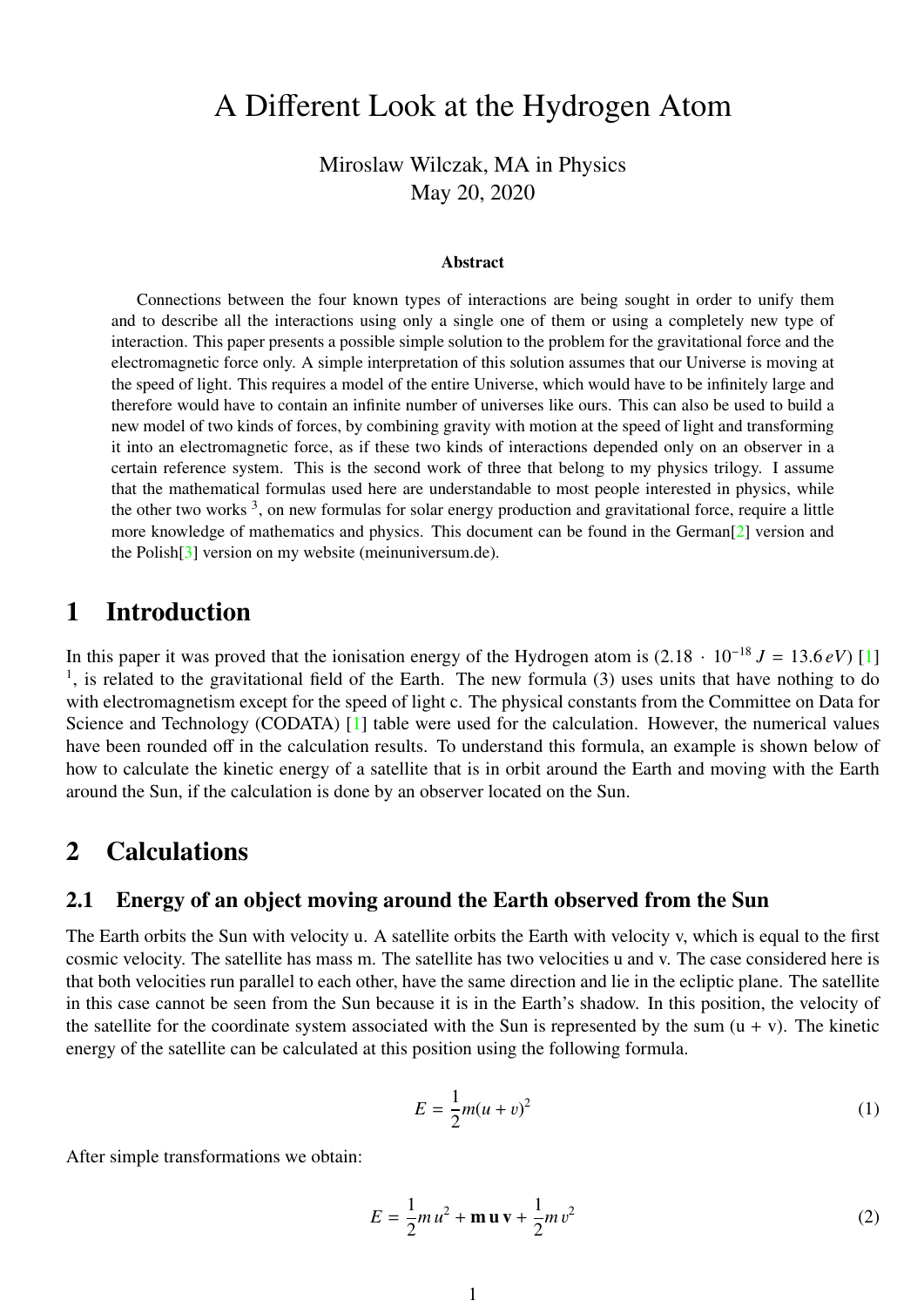The terms in the sum with the factor of  $\frac{1}{2}$  need not be explained further, as they are known to all. They are associated with different observers. The former is located on the Sun and the latter on the Earth. The term in the middle of  $(m \cdot u \cdot v)$  looks different and is not commonly known, because the average kinetic energy in the orbit in the present case does not include this term. It is not easy to find its  $(\mathbf{m} \mathbf{u} \mathbf{v})$  physical meaning. The explanation of what it could mean is completed with the following example, which gives hope for understanding the close connection between electromagnetism and gravitation.

### 3 Ionisation energy of the hydrogen atom

The following notations and assumptions have been made, referring to the example given above

- *m<sup>e</sup>* is the mass of the Electron,
- u is the speed of light in vacuum c,
- v is the first cosmic velocity for the Earth  $(7912 \frac{m}{s})$ .

$$
E = m_e c v = 2.16 \cdot 10^{-18} \text{ J} = 13.486 \text{ eV}
$$
 (3)

The maximum binding energy of the Electron in the Hydrogen atom is 13.6 eV  $[1]$ <sup>1</sup> and it is only 0.12 eV higher than the energy obtained in calculations with the above formula (3). Thus, the result of these calculations may represent the binding energy of the Electron in the Hydrogen atom. The electron can leave the nearby Proton – nucleus of the Hydrogen atom, if it additionally reaches the first cosmic velocity for the Earth, assuming that both particles already move with the speed of light c. This is a direct conclusion from the above formula. From an energy point of view, we can say that when the Electron reaches the first cosmic velocity for Earth, it will have enough energy to be considered a free Electron. The energy approach is, I suppose, more appealing.

### 4 Summary

Using the above formula (3), the gravitational energy of a free Electron on the Earth was calculated if it moved at the speed of light. It can be compared with the binding energy of the Electron in the Hydrogen atom, resulting from calculations of the theory of electromagnetism, and no big difference of both results can be seen. This proves that, with certain assumptions, the binding energy of the Electron in the Hydrogen atom may be considered as the result of gravitational interaction and its motion at the speed of light. This allows the following statement – electromagnetism is nothing more than gravity and motion at the speed of light.

Such a claim also has more serious consequences concerning the entire Universe and concepts such as mass or rest energy. If our local Universe were moving at the speed of light, as can be inferred from equation (3), then each particle (mass) would already have a momentum equal to m c and an energy equal to m  $c^2$ . This would mean, however, that there would be no rest energy for the one unique observer who could observe our local Universe without being in it (so really from the outside) or being in it but not belonging to it. This means that the energy *m c*<sup>2</sup> has only been interpreted as rest energy by an observer on Earth. However, it is related to our motion at the speed of light. This external observer would only see waves, according to our school knowledge, which have no mass, like light, because electromagnetic waves cannot have any mass, according to our knowledge. The mass of a body would not be its real property. It is possible to disregard mass and operate in formulas with concepts such as energy or energy density, as was shown in the third paper on gravitational force, although even here mass had to be included in the calculations, which, however, is not immediately noticeable. An example of how the concept of mass can be dispensed with is in electrodynamics, where instead of mass the concept of electric charge was introduced with the concept of indivisible Elementary Charge.

The theoretical model of electromagnetism, however, allows with its theoretical formulae to calculate the allowed energy values of the electron in the hydrogen atom much more precisely. In spite of this, the connection of gravitational forces with electromagnetic forces has been proved in this work, admittedly not at the level of force concepts but at the level of energy concepts, which is equivalent. People of science should make more theoretical efforts in the direction described in this work so that the undoubted connection between gravity and electromagnetism can be confirmed with more precise equations. Other effects and consequences of such a view of the Universe and the various interactions between elementary particles can be expected, which will perhaps be covered in other works.